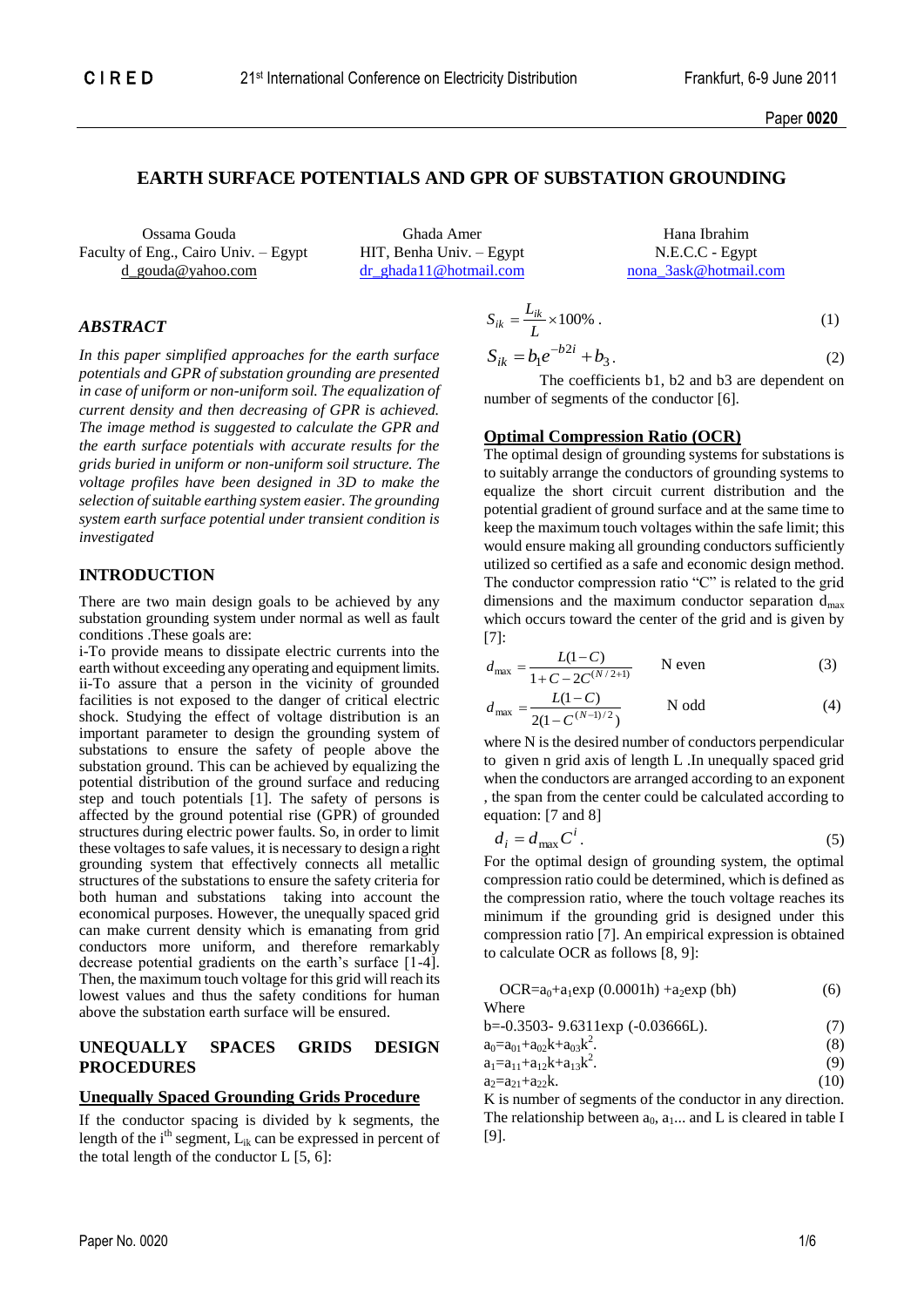| The Relation between the Coefficients and Grid Length |                |                            |             |          |  |  |  |  |  |
|-------------------------------------------------------|----------------|----------------------------|-------------|----------|--|--|--|--|--|
| Coefficients                                          | $L \leq 100$ m | 100<br>$m \le L \le 175$ m | $L > 250$ m |          |  |  |  |  |  |
| a01                                                   | 0.44           | 0.38                       | $-0.51$     | 0.32     |  |  |  |  |  |
| a02                                                   | $-77.43$       | $-50.65$                   | $-33.18$    | $-15.44$ |  |  |  |  |  |
| a03                                                   | 15.63          | 13.88                      | 18.49       | 13.42    |  |  |  |  |  |
| a11                                                   | 0.033          | 0.19                       | 1.15        | 0.38     |  |  |  |  |  |
| a12                                                   | 76.9           | 50.21                      | 32.82       | 15.16    |  |  |  |  |  |
| a13                                                   | $-15.56$       | $-13.83$                   | $-18.44$    | $-13.38$ |  |  |  |  |  |
| a21                                                   | $-0.067$       | $-0.037$                   | $-0.029$    | $-0.022$ |  |  |  |  |  |
| a22                                                   | 0.5            | 0.41                       | 0.34        | 0.26     |  |  |  |  |  |

**Table I**

## **EFFECT OF CONDUCTORS' DISTRIBUTIONS ON VOLTAGE PROFILE IN CASE OF GRIDS BURIED IN UNIFORM SOIL**

# **Using Unequally Spaced Grounding Grids Procedure**

To be used for the second order headings.

#### **Lay-out**

To illustrate the effect of equally and unequally grid conductor distribution on the earth surface potentials above the grid, a square grid of  $105x$  105 m<sup>2</sup> with number of meshes equal 64 equally and unequally spaces parallel conductors in each direction is taken as an example as given in figure 1. Current emanating from the grid into the soil is I=10KA. By applying image technique [8, 9], the potential differences in volts and as a percentage of GPR for all grid modules .The obtained results are tabulated in table II when the soil resistivity was 100 ohm .meter

**Fig. 1** An example for grid module of N=64 with equally, unequally spaced having denser conductors at the edges and the middle respectively.

From the obtained results, it's concluded that as increasing of equally spacing parallel grid conductors included in the same area, the GPR for the grid decreases and the earth surface potentials for grid increases, and then the potential difference between each two conductors will decrease and the voltage profile will be more uniform. Figures 2, 3 and 4 represent the three dimensions earth surface potentials above the mentioned grid in all conductors' distribution cases for every one meter in both x and y direction**.**  Regarding to grid conductors' distribution with unequally spaces, the percentages of the potential differences between center and corner conductors for this grid whatever number of conductors are around 26 %, 37% and 15% in cases of equally spaces, unequally spaces having denser conductors

at the middle and edges respectively. So, and as a conclusion, the conductor distribution with unequally spaces having denser conductors at the edges provides the most efficient design because it satisfies the lowest GPR and the lowest potential differences between center and corner conductors comparing with the results that occurred in other cases of conductors' distribution included with the same area, thus the voltage distribution will be more uniform.



**Fig.2.**Voltage profile along all grid conductors in case of equally spaced grid. Number of meshes =64







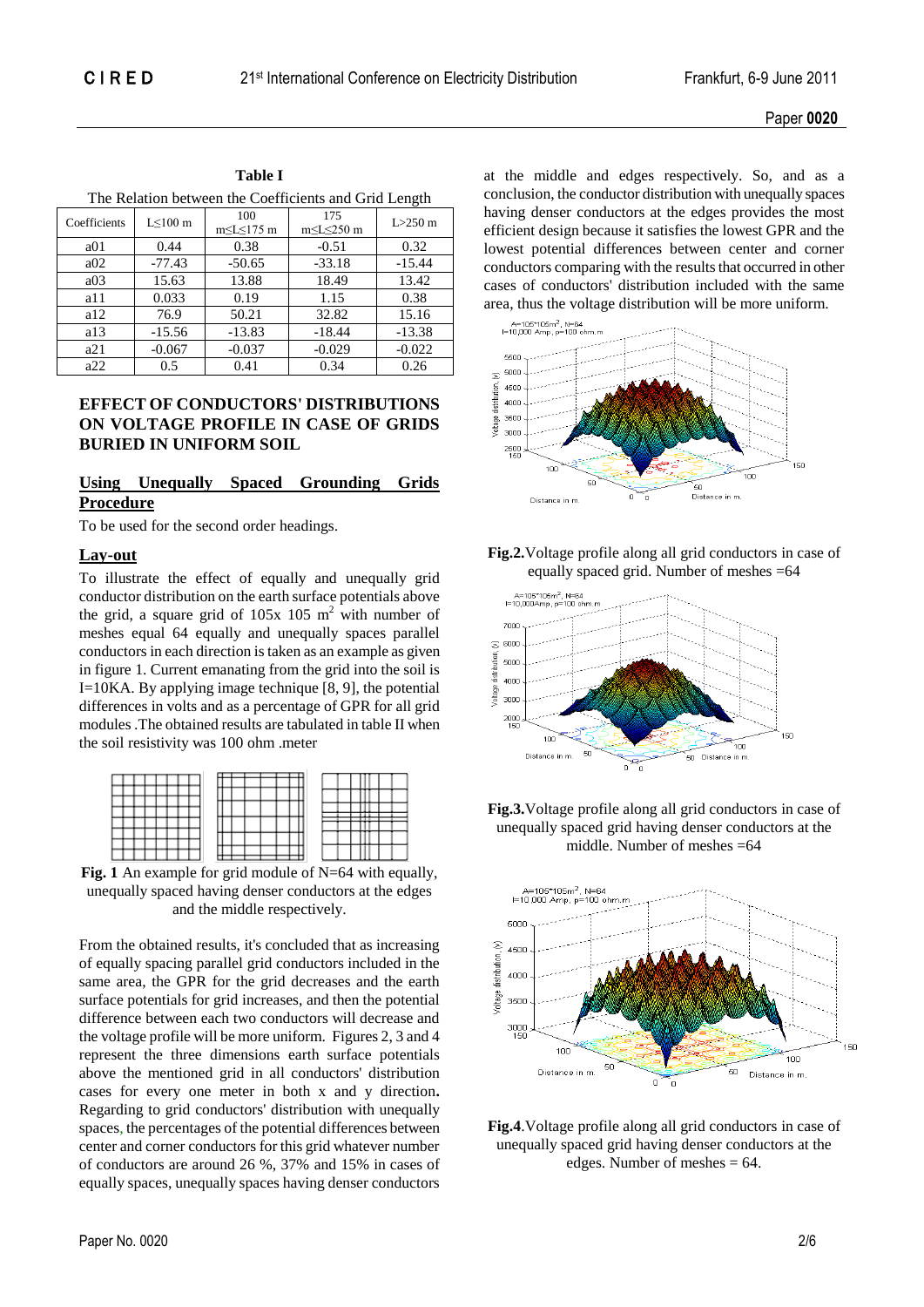

Noteworthy from the table, and to confirm the previous conclusion, that the increasing of unequally grid conductors having denser conductors at the grid middle increases the GPR for this grid. Figures 5 illustrates the earth surface potentials and touch voltage along the center conductor of the mentioned grid modules in different cases of conductors' distribution. From the figures, and for all grid modules conductors, it is cleared that the maximum touch voltage along the center conductor reaches its lowest value in case of unequally spaced grid having denser conductors at the edges.





# **Effect of Unequally Conductor Distribution on Earth Surface Potential by Using Optimal Compression Ratio (OCR)**

To illustrate the effect of unequally conductors' distribution by using OCR on the earth surface potentials and touch voltage profiles for the grid buried in uniform soil and to satisfy the optimal grounding grid design, the grid module of  $(A=105 \times 105 \text{ m}^2$ , N=8 x 8) as an example, buried in a uniform soil of 100 ohm. m resistivity, the earth surface potentials and touch voltages are calculated along the center conductor for this grid under different cases of compression ratios by applying equations (3) to (5) as presented in the Fig. 6. By the analysis of calculated data represented in the figures, it is stated that the maximum touch voltage along the center conductor reaches its lowest value when the compression ratio for this grid reaches 0.538, it means and as a conclusion, at the optimal compression ratio is obtained by applying equations (6) to (10), the best arrangement of grounding conductor span is achieved, so the minimum touch voltage and thus, the optimal design for grounding grid are satisfied. This result is influenced if compared with the different cases of conductors' distribution mentioned in the previous section for the same grid module of  $(A=105 x)$  $105 \text{ m}^2$ , N=8 x 8).



**Fig.6.** Earth surface potentials and touch voltages over the center conductor for mentioned grid having different cases of compression ratios.

Fig.7 illustrates the relationship between the maximum touch voltages over center conductor for the mentioned unequally spaced grid as a function of conductor compression ratio. Remarkable, this relationship usually has an obvious ''U'' shape. Colored graphical representations for earth surface potentials above the mentioned grid in different cases of compression ratio for every one meter in both x and y direction are saved in 3D contours plots as shown in figures 8 to 12. Figures 13, 14 and 15 give the voltage distribution 1n 3 D in case of unequally spaced grid having denser conductors at the middle, in case of equally spaced and in case of unequally spaced grid having denser conductors at the edges **respectively.**





#### **VOLTAGE PROFILE OF GRIDS BURIED IN DOUBLE LAYER SOIL**

To illustrate the effect of changing the first layer depth of double layer soil structure with variation of the upper and lower soil resistivities on the voltage profile, 2D graphically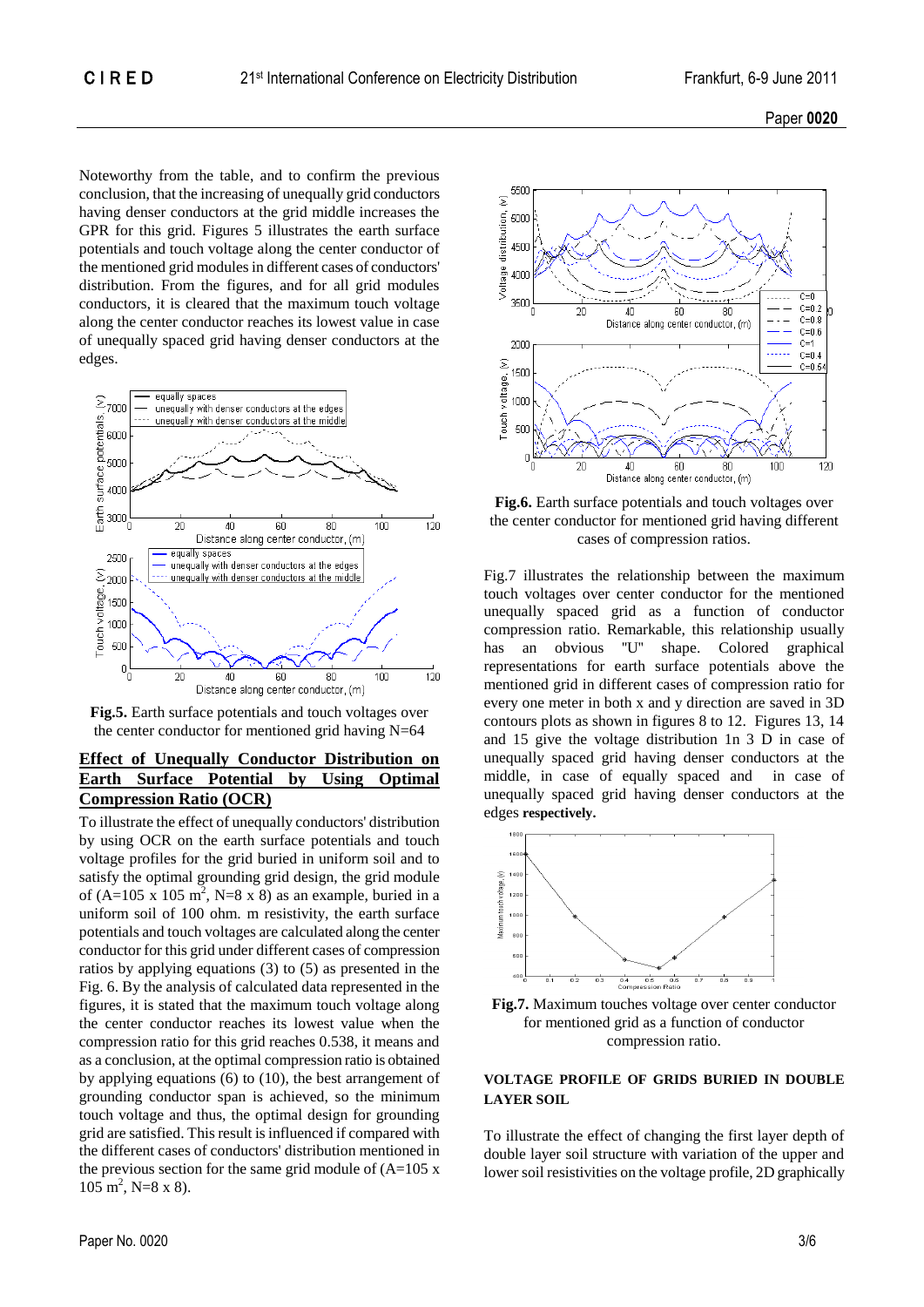Paper **0020**

representation for earth surface potentials is plotted as in figure 16 along the center conductor for a 105 x 105  $\text{m}^2$  grid area with 9 equally spaces conductors in each direction buried in non-uniform soil having specifications that given in table II. The current emanating for all cases is 10,000 Amp.



**Fig.8.** Earth surface potentials over all grid conductors for grid of  $(A=105 \text{ x } 105 \text{ m}^2, \text{N}=8 \text{ x } 8)$  in case of C=0.



**Fig.9**. Earth surface potentials over all grid conductors for grid of  $(A=105 \text{ x } 105 \text{ m}^2, \text{N}=8 \text{ x } 8)$  in case of C=0.2.



**Fig.10.** Earth surface potentials over all grid conductors for grid of  $(A=105 \times 105 \text{ m}^2, N=8 \times 8)$  in case of C=0.6.



**Fig.11**. Earth surface potentials over all grid conductors for grid of  $(A=105 \times 105 \text{ m}^2, N=8 \times 8)$  in case of C=1.



**Fig.12.** Earth surface potentials over all grid conductors for grid of  $(A=105 \text{ x } 105 \text{ m}^2, \text{N}=8 \text{ x } 8)$  in case of C=0.54.



**Fig. 13**.Voltage profile along all grid conductors in case of unequally spaced grid having denser conductors at the middle.



**Fig. 14** Voltage profile along all grid conductors in case of equally spaced



**Fig.15.** Voltage profile along all grid conductors in case of unequally spaced grid having denser conductors at the edges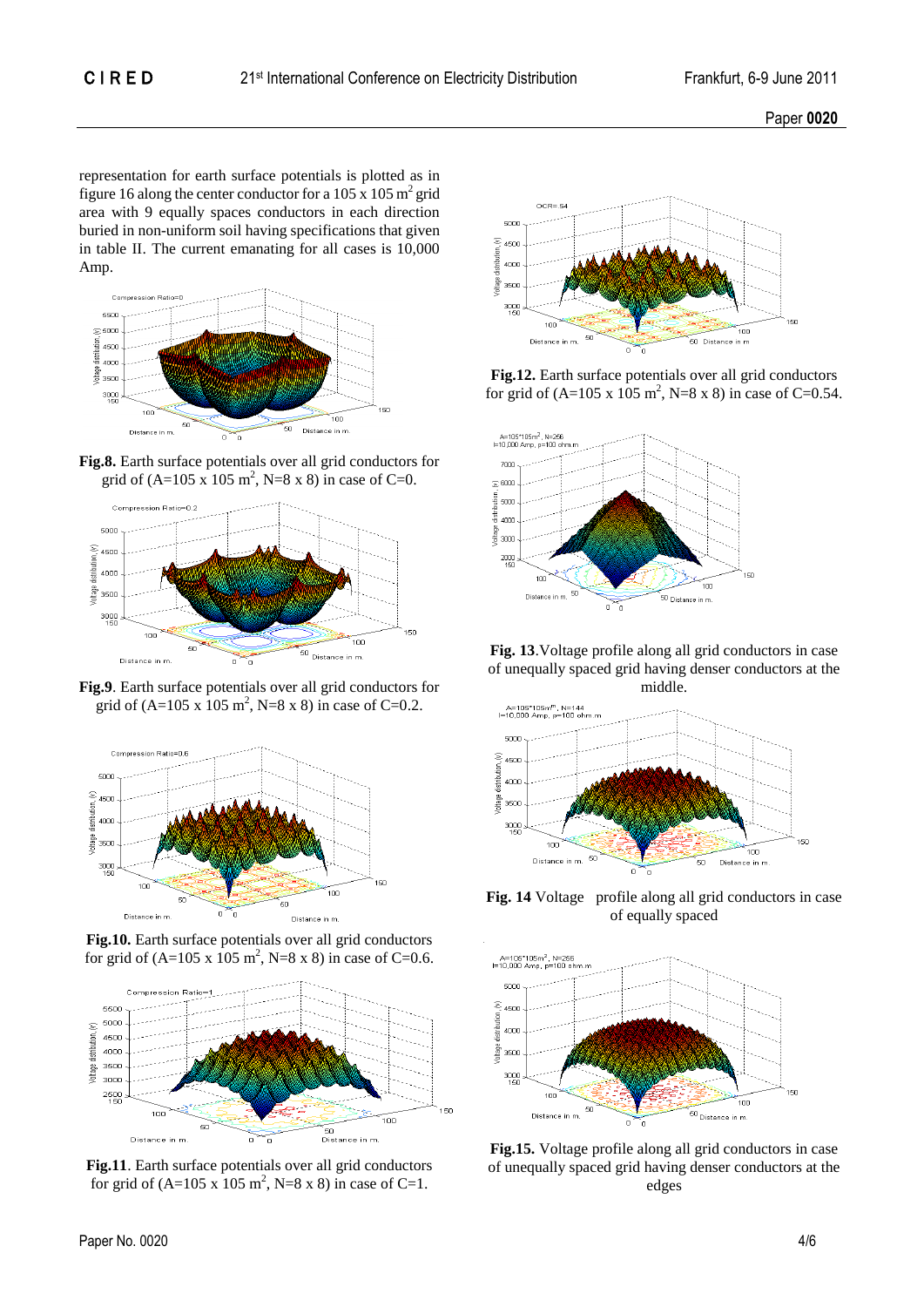Paper **0020**

**Table II**

Specifications of Mentioned Non Uniform Soil

| οl | 00       | 100 | 100 | 100 | 100 |
|----|----------|-----|-----|-----|-----|
| ο2 | 100      | 40  | 40  |     |     |
| H1 | infinity | 10  | 20  | 10  | 20  |

From the figure, it is cleared that the ground potential rise (GPR) for the grid buried in the high resistivity upper layer soil will be lower than that resulted above the grid if it is buried in the upper layer soil of low resistivity. Also, the GPR increases as the depth of the high resistivity upper layer soil increases and the opposite results in case of increasing the depth of the upper layer of low resistivity.



**Fig.16**. Earth surface potentials along center conductor for equally spaced grid  $(A=105 \times 105 \text{ m}^2, N=8 \times 8)$  with various soil structures.

To illustrate the effect of soil non-uniformity on the grounding grid system having different conductors' distribution by using OCR, the earth surface potentials and maximum touch voltages along center conductor for the mentioned grid of  $(A=105 \times 105 \text{ m}^2, \text{N}=8 \times 8)$  buried in upper layer of double layer soil having are given in Fig.15. Fig. 17 clears that the compression ratio which determine the arrangement of grid conductors satisfies the lowest touch voltage for this grid according to the soil parameters in which grid is buried in. From the figure, it's concluded that in cases of  $(\rho 1 \le \rho 2)$ , the compression ratio that satisfies the lowest maximum touch voltage will takes values less than the optimal compression ratio (OCR) determined by equation (6) for this grid. The results will be in the contrary of this in cases of ( $\rho$ 1> $\rho$ 2). For the mentioned grid buried in double layer soil structures, in cases of  $(\rho 1 \le \rho 2)$  and since the maximum touch voltage reaches its lowest values at the compression ratio of 0.4, it means that the grid conductors will be denser at the edges and having widely conductor spans at the middle. The spaces between conductors will increase progressively from the periphery to the center and the middle spans will decrease gradually in cases of  $(\rho 1 > \rho 2)$ where the maximum touch voltage reaches its lowest values at the compression ratio of 0.6.





## **TRANSIENT SURFACE POTENTIAL OF GROUNDING GRID**

The program ATP-EMTP is used to calculate the transient impedance and grid potential, the software widely used by power engineer for transient analysis [6]. Using the formula mentioned in [6, 7] to

calculate the grid parameters.  
\n
$$
R = \rho \left[ \frac{1}{l} + \frac{1}{\sqrt{20A}} \left( 1 + \frac{1}{1 + h\sqrt{20/A}} \right) \right] \Omega
$$
\n(11)

Where **R** is the resistance of the grid,  $\rho$  is the soil resistivity  $\Omega$ *m*, **A** is the area of the grid, and *l* is the total length of the grid.

$$
C = \frac{\varepsilon \cdot \rho \cdot 10^{-9}}{36\pi R} \Omega \tag{12}
$$

Where C is the capacitance of the grid,  $\mathcal{E}$  is the permittivity of soil.

$$
L_1 = \frac{2l^{\dagger}}{3 \cdot 10^{-7}} \ln \frac{2l^{\dagger}}{r^{\dagger}} \text{ H}
$$
 (13)

Where  $\mathbf{L}_1$ : is the inductance of the main wire,  $\mathbf{l}''$  is the

length of the main wire, and 
$$
r''
$$
 is the main wire radius.  
\n
$$
L_2 = \frac{2l \text{'''}}{3 \cdot 10^{-7}} \ln \frac{4l \text{''}}{r \text{''}} H \qquad (14)
$$

Where  $\mathbf{L}_2$  is the inductance of the grid conductors,  $\mathbf{l'}$  is the side length of the grid, and *r'"* is the grid wire radius. The injected current impulse at point A injected current impulse at point A<br>
is  $I(t) = 12000 \cdot (e^{-27000t} - e^{-5600000t})$ , the peak value of the current impulse is about 12kA. [11]. Transmission line approach has been chosen to simulate the buried grounding system under lightning condition. Figs(18) and (19) present results of the transient impedance and ground potential rise at injection point as response to the fast lightning current impulse.

#### **CONCLUSION**

The following points are briefly analyzing the main conclusions of this paper:

 As increasing of equally spacing parallel grid conductors included in the same area, the GPR for the